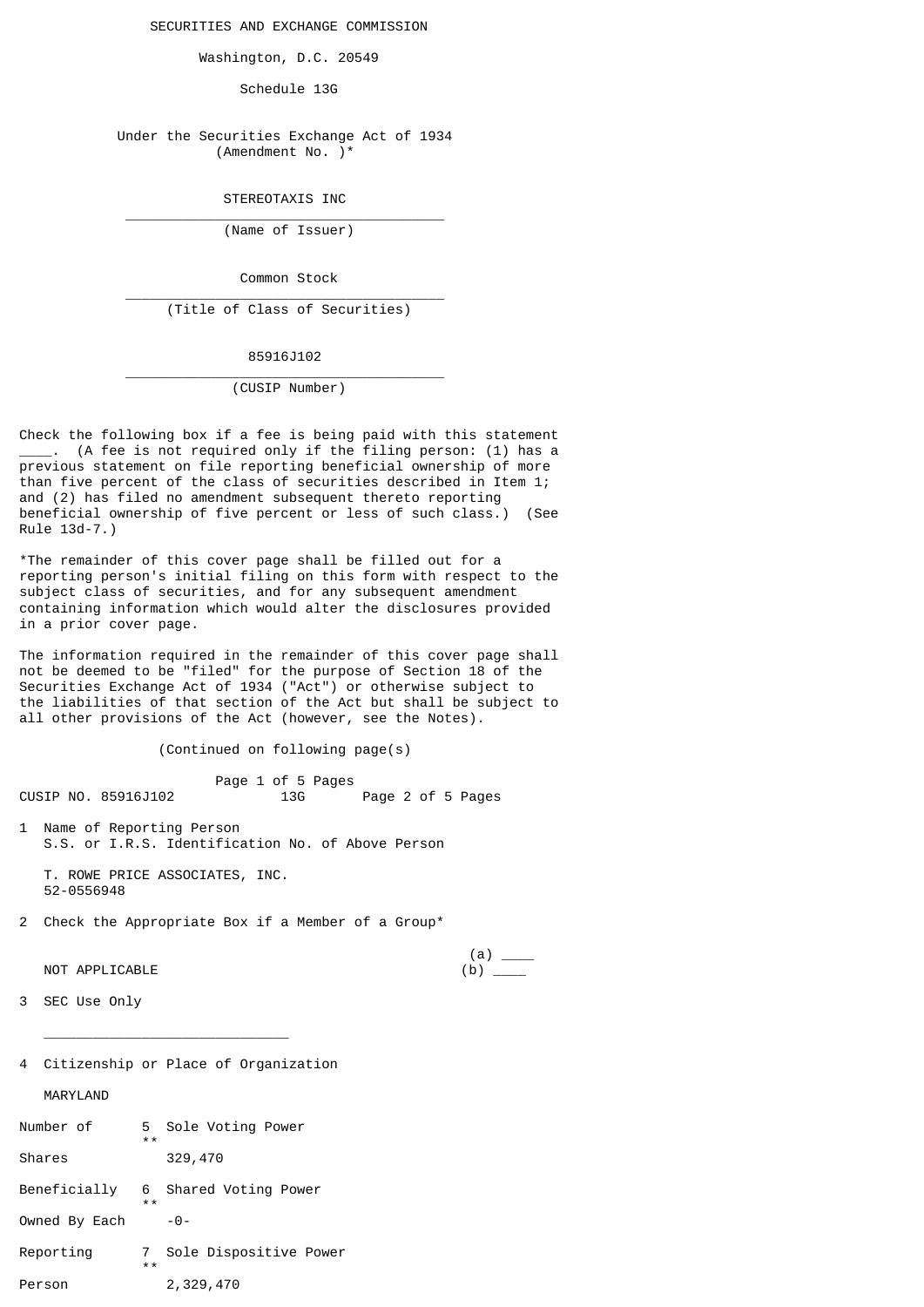```
With 8 Shared Dispositive Power
```
-0-

9 Aggregate Amount Beneficially Owned by Each Reporting Person

2,329,470

10 Check Box if the Aggregate Amount in Row (9) Excludes Certain Shares\*

NOT APPLICABLE

11 Percent of Class Represented by Amount in Row 9

6.7%

12 Type of Reporting Person\*

IA

 \*SEE INSTRUCTION BEFORE FILLING OUT! \*\*Any shares reported in Items 5 and 6 are also reported in Item 7.

SCHEDULE 13G PAGE 3 OF 5

Item 1(a) Name of Issuer:

Reference is made to page 1 of this Schedule 13G

Item 1(b) Address of Issuer's Principal Executive Offices:

4041 Forest Park Ave, St. Louis, MO 63108

Item 2(a) Name of Person(s) Filing:

- (1) T. Rowe Price Associates, Inc. ("Price Associates")
- (2) \_\_\_\_\_\_\_\_\_\_\_\_\_\_\_\_\_\_\_\_\_\_\_\_\_\_\_\_\_\_\_\_\_\_\_
- Attached as Exhibit A is a copy of an agreement between the Persons Filing (as specified hereinabove) that this Schedule 13G is being filed on behalf of each of them.
- Item 2(b) Address of Principal Business Office:

100 E. Pratt Street, Baltimore, Maryland 21202

- Item 2(c) Citizenship or Place of Organization:
	- (1) Maryland
- (2) \_\_\_\_\_\_\_\_\_\_\_\_\_\_\_\_\_\_\_\_\_\_\_\_\_\_\_\_\_\_\_\_\_\_\_

Item 2(d) Title of Class of Securities:

Reference is made to page 1 of this Schedule 13G

Item 2(e) CUSIP Number: 85916J102

- Item 3 The person filing this Schedule 13G is an:
- X Investment Adviser registered under Section 203 of the Investment Advisers Act of 1940
- Investment Company registered under Section 8 of the Investment Company Act of 1940
- Item 4 Reference is made to Items 5-11 on page 2 of this Schedule 13G. SCHEDULE 13G

PAGE 4 OF 5

- Item 5 Ownership of Five Percent or Less of a Class.
	- X Not Applicable.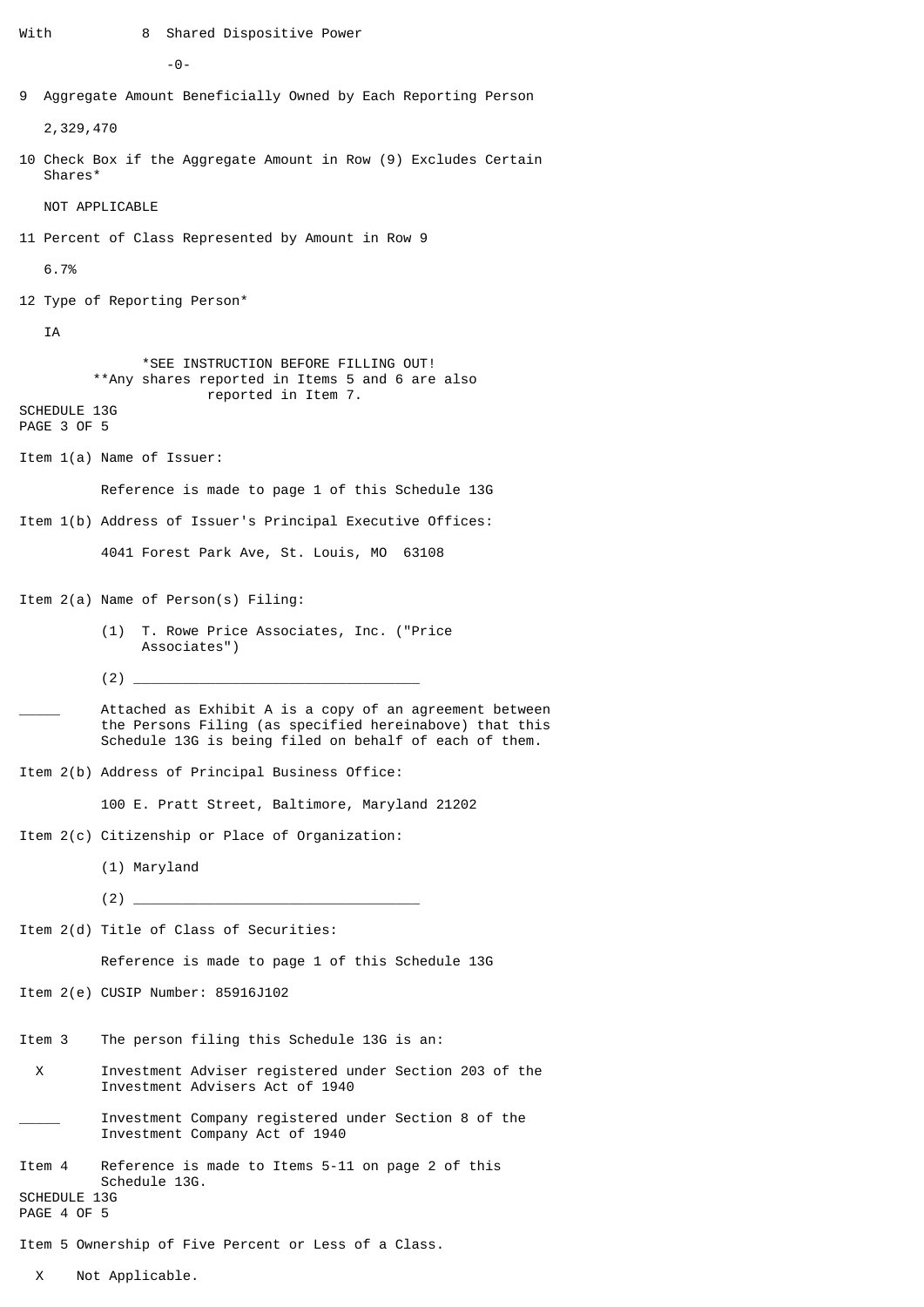This statement is being filed to report the fact that, as of the date of this report, the reporting person(s) has (have) ceased to be the beneficial owner of more than five percent of the class of securities.

- Item 6 Ownership of More than Five Percent on Behalf of Another Person
	- (1) Price Associates does not serve as custodian of the assets of any of its clients; accordingly, in each instance only the client or the client's custodian or trustee bank has the right to receive dividends paid with respect to, and proceeds from the sale of, such securities.

 The ultimate power to direct the receipt of dividends paid with respect to, and the proceeds from the sale of, such securities, is vested in the individual and institutional clients which Price Associates serves as investment adviser. Any and all discretionary authority which has been delegated to Price Associates may be revoked in whole or in part at any time.

 Except as may be indicated if this is a joint filing with one of the registered investment companies sponsored by Price Associates which it also serves as investment adviser ("T. Rowe Price Funds"), not more than 5% of the class of such securities is owned by any one client subject to the investment advice of Price Associates.

- (2) With respect to securities owned by any one of the T. Rowe Price Funds, only State Street Bank and Trust Company, as custodian for each of such Funds, has the right to receive dividends paid with respect to, and proceeds from the sale of, such securities. No other person is known to have such right, except that the shareholders of each such Fund participate proportionately in any dividends and distributions so paid.
- Item 7 Identification and Classification of the Subsidiary Which Acquired the Security Being Reported on By the Parent Holding Company.

Not Applicable.

Item 8 Identification and Classification of Members of the Group.

 Not Applicable. SCHEDULE 13G PAGE 5 OF 5

Item 9 Notice of Dissolution of Group.

Not Applicable.

Item 10 Certification.

 By signing below I (we) certify that, to the best of my (our) knowledge and belief, the securities referred to above were acquired in the ordinary course of business and were not acquired for the purpose of and do not have the effect of changing or influencing the control of the issuer of such securities and were not acquired in connection with or as a participant in any transaction having such purpose or effect. T. Rowe Price Associates, Inc. hereby declares and affirms that the filing of this Schedule 13G shall not be construed as an admission that Price Associates is the beneficial owner of the securities referred to, which beneficial ownership is expressly denied.

## Signature.

 After reasonable inquiry and to the best of my (our) knowledge and belief, I (we) certify that the information set forth in this statement is true, complete and correct.